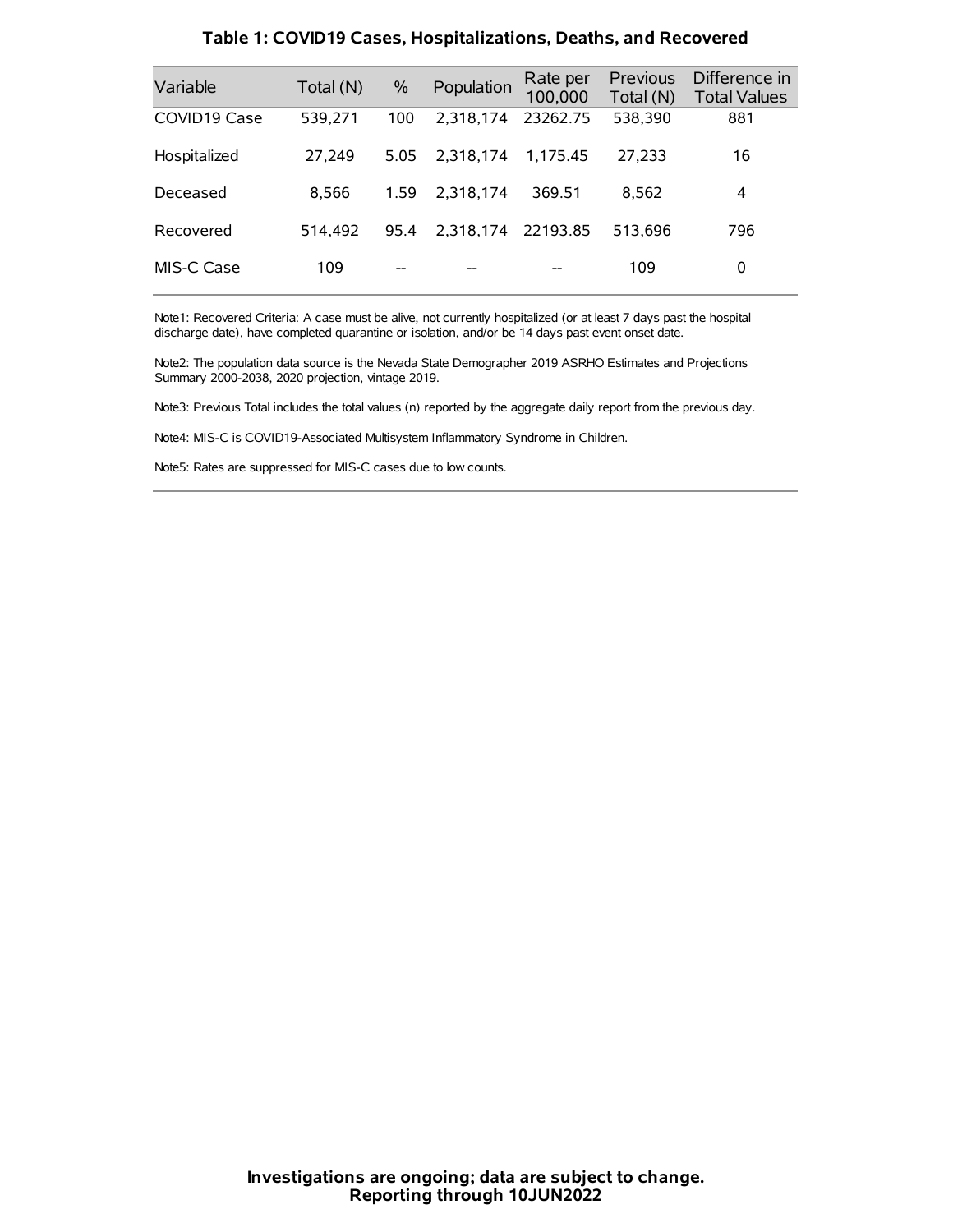# **Table 2: COVID19 Cases**

| Variable                     | Outcome                           | N      | $\frac{0}{0}$ | Population           | Rate per<br>100,000  |
|------------------------------|-----------------------------------|--------|---------------|----------------------|----------------------|
| Age Categories               | Aged 4 or less                    | 13792  | 2.56          | 149,165              | 9246.1               |
|                              | Aged 5 to 17                      | 65993  | 12.2          | 406,595              | 16231                |
|                              | Aged 18 to 24                     | 61090  | 11.3          | 216,762              | 28183                |
|                              | Aged 25 to 49                     | 240149 | 44.5          | 803,732              | 29879                |
|                              | Aged 50 to 64                     | 100631 | 18.7          | 423,461              | 23764                |
|                              | Aged 64+                          | 57452  | 10.7          | 318,459              | 18041                |
|                              | Unknown                           | 164    | 0.03          |                      |                      |
| <b>Birth Sex</b>             | Female                            | 280535 | 52.0          | 1,160,285            | 24178                |
|                              | Male                              | 254409 | 47.2          | 1,157,889            | 21972                |
|                              | Unknown                           | 4327   | 0.80          |                      |                      |
| Race/Ethnicity               | Hispanic                          | 151556 | 28.1          | 763,053              | 19862                |
|                              | White                             | 141081 | 26.2          | 1,006,929            | 14011                |
|                              | <b>Black</b>                      | 51312  | 9.52          | 262,671              | 19535                |
|                              | Asian or Pacific Islander         | 46070  | 8.54          | 270,209              | 17050                |
|                              | American Indian, Eskimo, or Aleut | 2092   | 0.39          | 15,311               | 13663                |
|                              | Other                             | 39378  | 7.30          | $\ddot{\phantom{a}}$ | $\ddot{\phantom{0}}$ |
|                              | Unknown                           | 107782 | 20.0          | ÷.                   |                      |
| Underlying Medical Condition | Yes                               | 82949  | 15.4          |                      |                      |
|                              | No/Unknown                        | 456322 | 84.6          |                      |                      |

Note1: Breakdown of Race is exlusively non-Hispanic.

Note2: Underlying Medical Condition is any identified health condition.

Note3: The population data source is the Nevada State Demographer 2019 ASRHO Estimates and Projections Summary 2000-2038, 2020 projection, vintage 2019.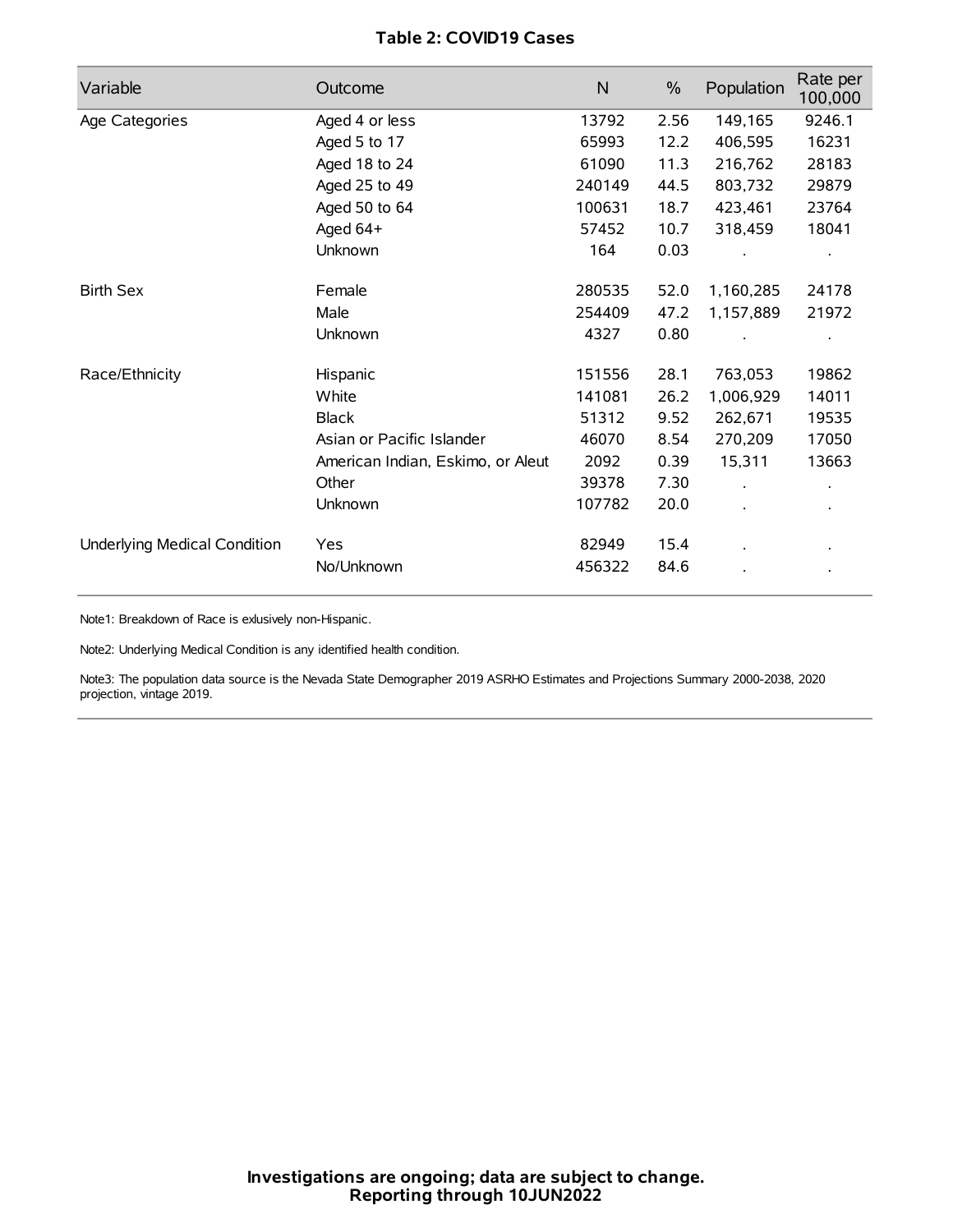| Variable         | Outcome                           | $\mathsf{N}$ | $\%$ | Population | Rate per<br>100,000 |
|------------------|-----------------------------------|--------------|------|------------|---------------------|
| Age Categories   | Aged 4 or less                    | 260          | 1.0  | 149,165    | 174.30              |
|                  | Aged 5 to 17                      | 357          | 1.3  | 406,595    | 87.80               |
|                  | Aged 18 to 24                     | 590          | 2.2  | 216,762    | 272.19              |
|                  | Aged 25 to 49                     | 6373         | 23.4 | 803,732    | 792.93              |
|                  | Aged 50 to 64                     | 7385         | 27.1 | 423,461    | 1744.0              |
|                  | Aged 64+                          | 12282        | 45.1 | 318,459    | 3856.7              |
|                  | Unknown                           | 2            | 0.0  |            |                     |
| <b>Birth Sex</b> | Female                            | 12199        | 44.8 | 1,160,285  | 1051.4              |
|                  | Male                              | 15021        | 55.1 | 1,157,889  | 1297.3              |
|                  | Unknown                           | 29           | 0.1  |            |                     |
| Race/Ethnicity   | Hispanic                          | 7109         | 26.1 | 763,053    | 931.65              |
|                  | White                             | 10704        | 39.3 | 1,006,929  | 1063.0              |
|                  | <b>Black</b>                      | 3900         | 14.3 | 262,671    | 1484.7              |
|                  | Asian or Pacific Islander         | 2808         | 10.3 | 270,209    | 1039.2              |
|                  | American Indian, Eskimo, or Aleut | 130          | 0.5  | 15,311     | 849.04              |
|                  | Other                             | 1024         | 3.8  |            |                     |
|                  | Unknown                           | 1574         | 5.8  |            |                     |

# **Table 3: COVID19 Hospitalizations - General Characteristics**

Note1: Breakdown of Race is exlusively non-Hispanic.

Note2: The population data source is the Nevada State Demographer 2019 ASRHO Estimates and Projections Summary 2000-2038, 2020 projection, vintage 2019.

Note3: Rates for categories with fewer than 12 cases are suppressed due to high relative standard error.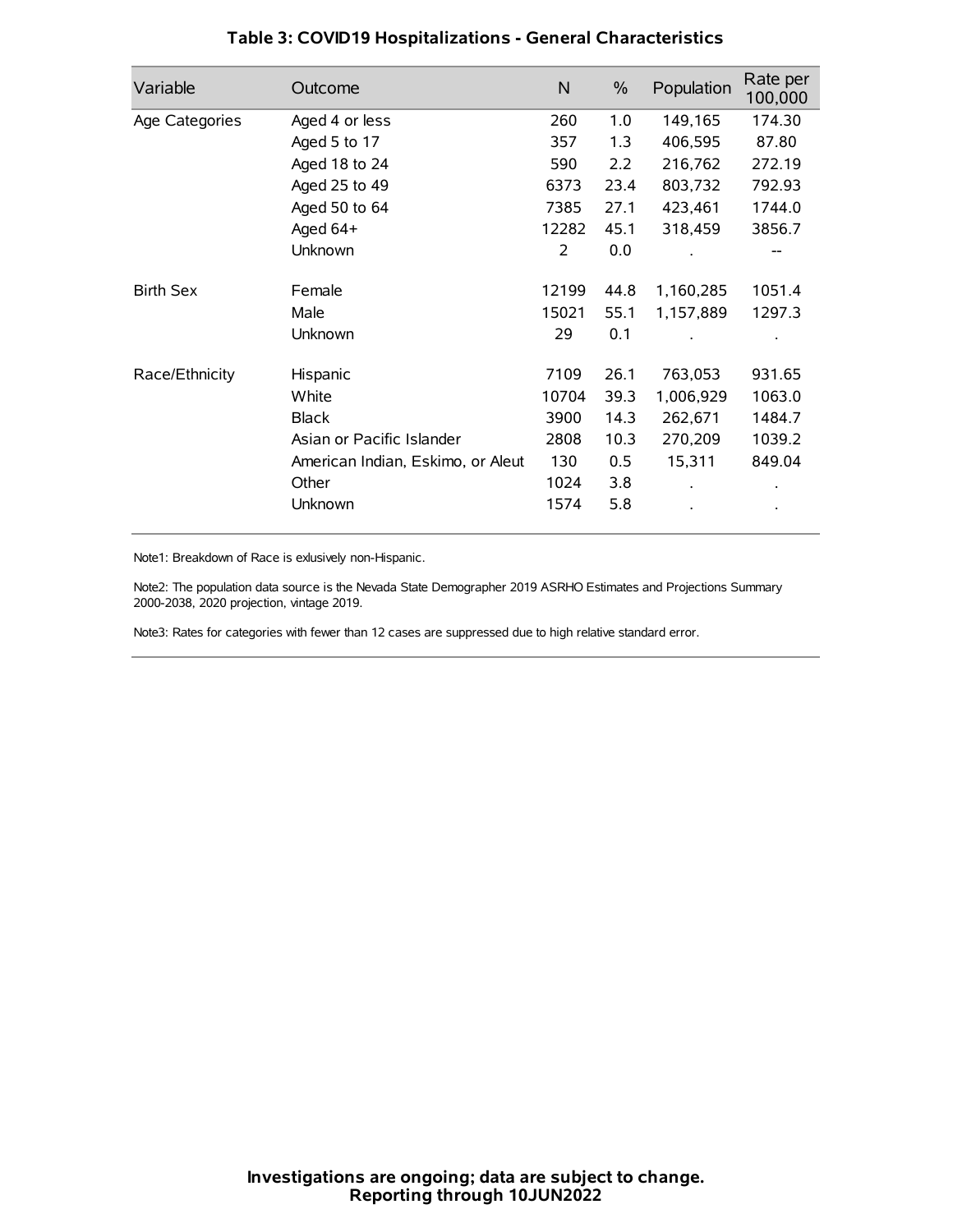| Variable                            | Outcome   | N     | $\%$ |
|-------------------------------------|-----------|-------|------|
| Deceased                            | Yes       | 6953  | 25.5 |
|                                     | No        | 20296 | 74.5 |
| ICU                                 | Yes       | 6547  | 24.0 |
|                                     | <b>No</b> | 20702 | 76.0 |
| Intubated                           | Yes       | 3111  | 11.4 |
|                                     | No        | 24138 | 88.6 |
| <b>Underlying Medical Condition</b> | Yes       | 17009 | 62.4 |
|                                     | No        | 10240 | 37.6 |
| Hypertension                        | Yes       | 9986  | N/A  |
| Immunocompromised                   | Yes       | 627   | N/A  |
| Chronic Heart Disease               | Yes       | 3631  | N/A  |
| Chronic Liver Disease               | Yes       | 387   | N/A  |
| Chronic Kidney Disease              | Yes       | 2481  | N/A  |
| <b>Diabetes</b>                     | Yes       | 7118  | N/A  |
| Neurologic/Neurodevelopmental       | Yes       | 1270  | N/A  |
| Chronic Lung Disease                | Yes       | 4196  | N/A  |
| <b>Historically Healthy</b>         | Yes       | 4804  | N/A  |
| Other                               | Yes       | 7149  | N/A  |

# **Table 4: COVID19 Hospitalizations - Morbidity**

Note1: Underlying Medical Condition is any identified health condition.

Note2: The breakdown of health conditions are not mutually exlusive (i.e., a person can have more than one risk factor).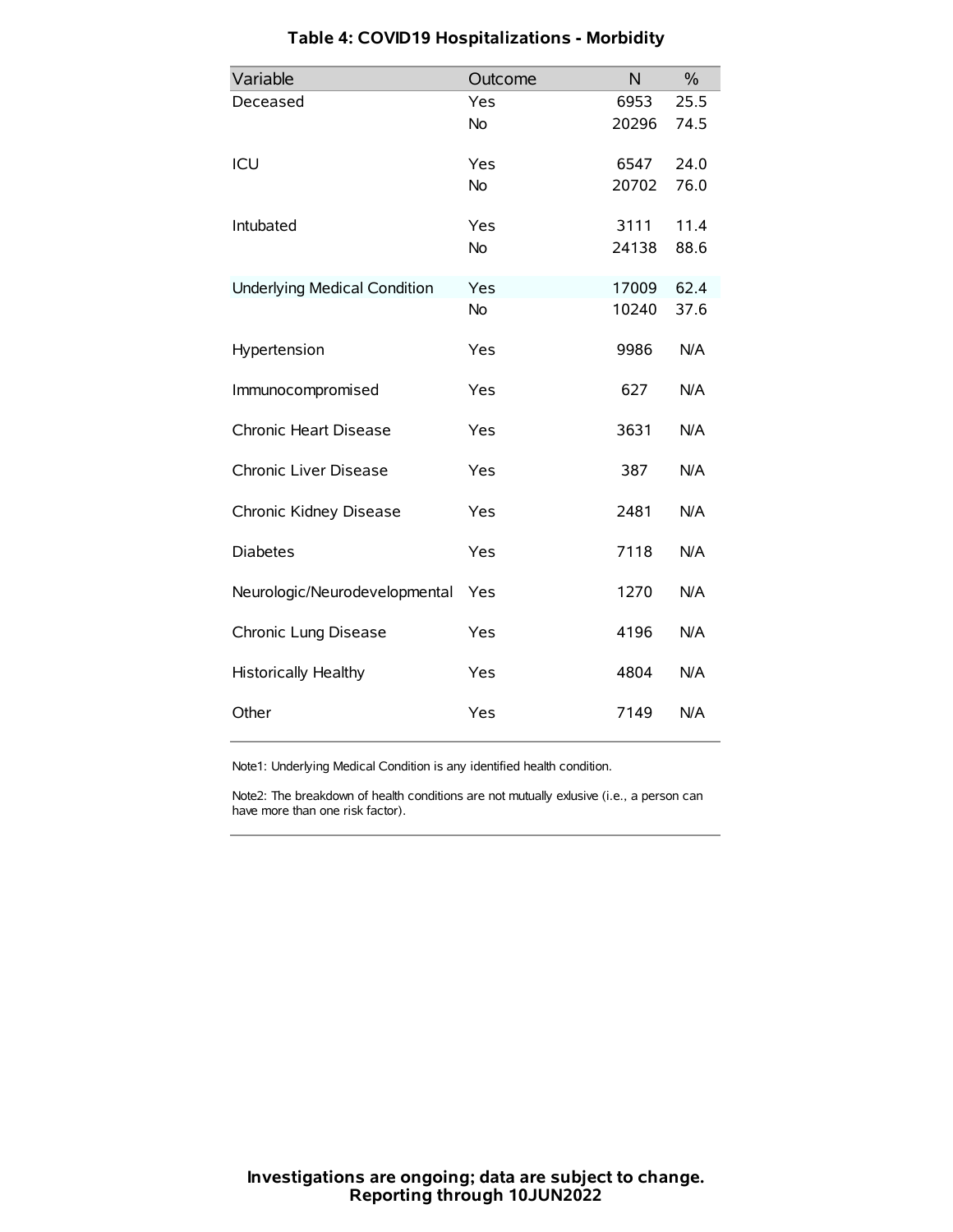| Variable         | Outcome                           | N    | $\frac{0}{0}$ | Population | Rate per<br>100,000 |
|------------------|-----------------------------------|------|---------------|------------|---------------------|
| Age Categories   | Aged 4 or less                    | 3    | 0.0           | 149,165    |                     |
|                  | Aged 5 to 17                      | 7    | 0.1           | 406,595    |                     |
|                  | Aged 18 to 24                     | 20   | 0.2           | 216,762    | 9.23                |
|                  | Aged 25 to 49                     | 725  | 8.5           | 803,732    | 90.20               |
|                  | Aged 50 to 64                     | 1839 | 21.5          | 423,461    | 434.28              |
|                  | Aged 64+                          | 5972 | 69.7          | 318,459    | 1875.3              |
| <b>Birth Sex</b> | Female                            | 3386 | 39.5          | 1,160,285  | 291.82              |
|                  | Male                              | 5179 | 60.5          | 1,157,889  | 447.28              |
|                  | Unknown                           | 1    | 0.0           |            |                     |
| Race/Ethnicity   | Hispanic                          | 1993 | 23.3          | 763,053    | 261.19              |
|                  | White                             | 4283 | 50.0          | 1,006,929  | 425.35              |
|                  | <b>Black</b>                      | 1104 | 12.9          | 262,671    | 420.30              |
|                  | Asian or Pacific Islander         | 1048 | 12.2          | 270,209    | 387.85              |
|                  | American Indian, Eskimo, or Aleut | 48   | 0.6           | 15,311     | 313.49              |
|                  | Other                             | 82   | 1.0           |            |                     |
|                  | Unknown                           | 8    | 0.1           |            |                     |

### **Table 5: COVID19 Deaths - General Characteristics**

Note1: Breakdown of Race is exlusively non-Hispanic.

Note2: The population data source is the Nevada State Demographer 2019 ASRHO Estimates and Projections Summary 2000-2038, 2020 projection, vintage 2019.

Note3: Rates for categories with fewer than 12 cases are suppressed due to high relative standard error.